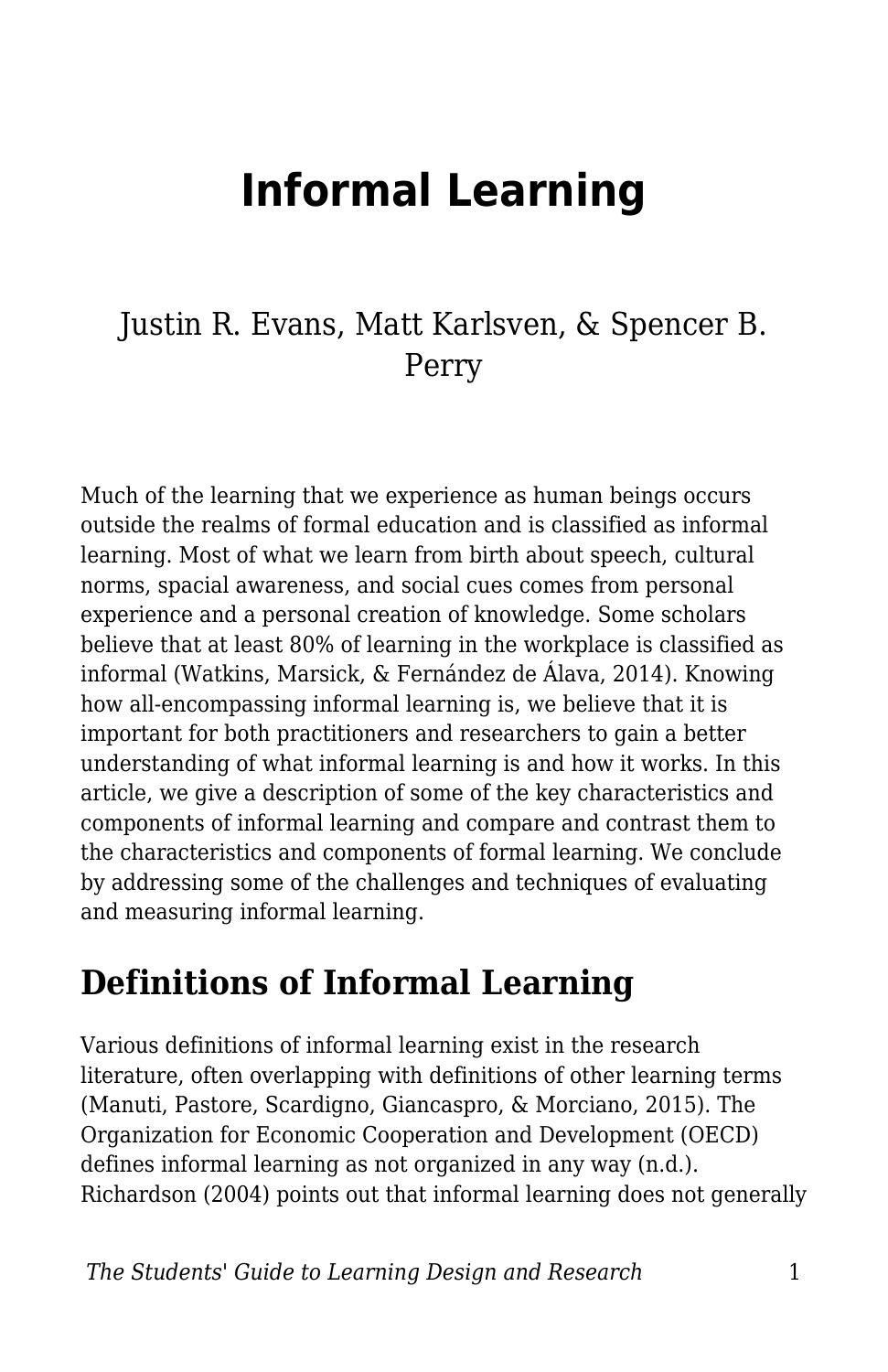lead to formal qualification, and Conlon (2004) points out that this type of learning occurs through incidental, everyday experience. Some have suggested that informal learning in the workplace is any unstructured learning that occurs in order to become capable of performing professional duties (Merriam, Caffarella, & Baumgartner 2007; Yanchar & Hawkley, 2014). We will present aspects of learning that we believe make a learning experience informal. We will also discuss the nature of defining a learning experience as either formal or informal and establish a framework for classifying learning experiences as such.

**Spectrum of Learning.** Many theorists and designers carry a categorical view of informal learning, defining it simply as learning that is not formal (Colley, Hodkinson, & Malcolm, 2002; Manuti et al., 2015). Eraut (2010), however, describes informal learning not as a category of learning but rather as one end of a spectrum of learning, with formal learning being at the other end of the spectrum. Others support this view that informal learning is related to formal learning by a gradient of learning formality (Sefton-Green, 2004; Straka, 2004). We also support the view that the formality of a learning experience exists as a spectrum rather than as a dichotomy of formal or informal. We will discuss this view in greater detail in later sections.

### **Aspects of Learning**

While learning can be described in many ways, we will examine what we consider to be four key aspects of learning that help us to identify the degree of formality in a learning experience. These are adopted from Malcolm, Hodkinson, & Colley (2003) and include learning process, location and setting, purpose of learning, and content. In analyzing the formality of a learning experience, we suggest analyzing each of these key aspects separately and then considering the experience as a whole (see Figure 1). In the following sections we will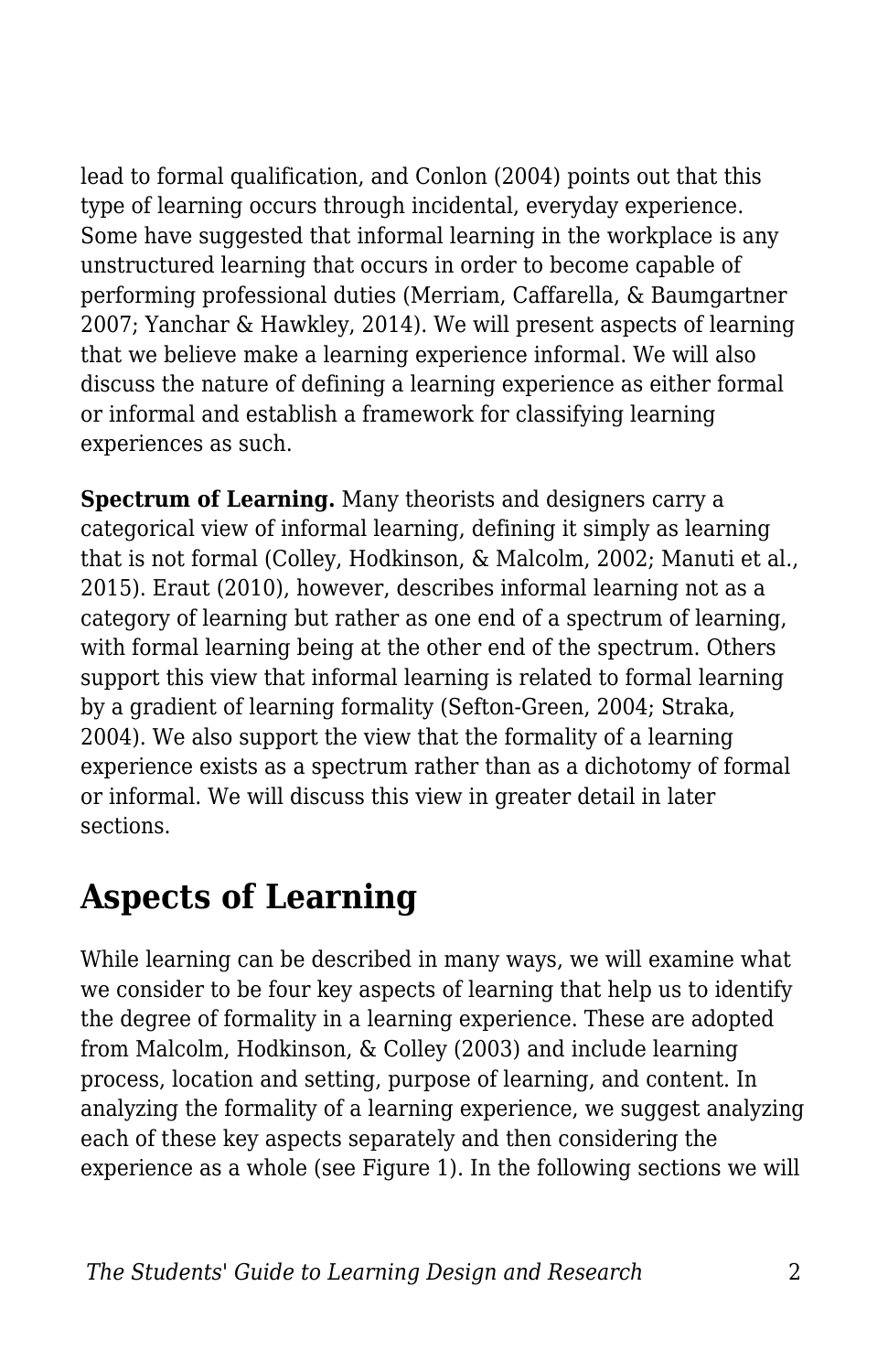discuss evaluation of the formality of each of the four previously mentioned aspects of learning.

**Learning process.** The formality of a learning process describes the amount of structure that makes up the learning experience. In the most formal of learning experiences, an individual or group external to the learner (i.e., a teacher) presents learning objectives, a plan for achieving objectives, and assessment strategies to learners (Eraut, 2000; Folkestad, 2006). This process is reflected in most public K-12 education settings as well as most higher-education settings where teachers and students fulfill their traditional roles of giver and receiver of information. The process of learning is sometimes formal in workplace settings as well. When an employee completes a corporate-mandated harassment training, for instance, they are experiencing a learning process that is formal, because the objectives, curriculum, and assessment are highly structured and given to the employee by their employer.

A learning process that is informal is one in which the learning occurs with a low level of structure (Malcolm et al. 2003). An example of a less formal learning process might be a secondary school student who meets with their teacher to get help with a math problem outside of regular school hours. Another example of an informal learning process might be a professional employee who seeks out help with a project by watching an online video tutorial. In both cases the learning occurred in a situation in which the formal process of teacher to student knowledge transfer is less pronounced.

**Location and setting.** Learning within a school or college is usually considered formal while learning done outside of these situations is considered informal (Malcolm et al. 2003). Marsick and Watkins (2001) as well as Manuti et al. (2015) describe informal learning as being held outside of a formal classroom context, including both intentional and incidental learning. Most work situations resemble formal learning settings in the sense that workers gather at an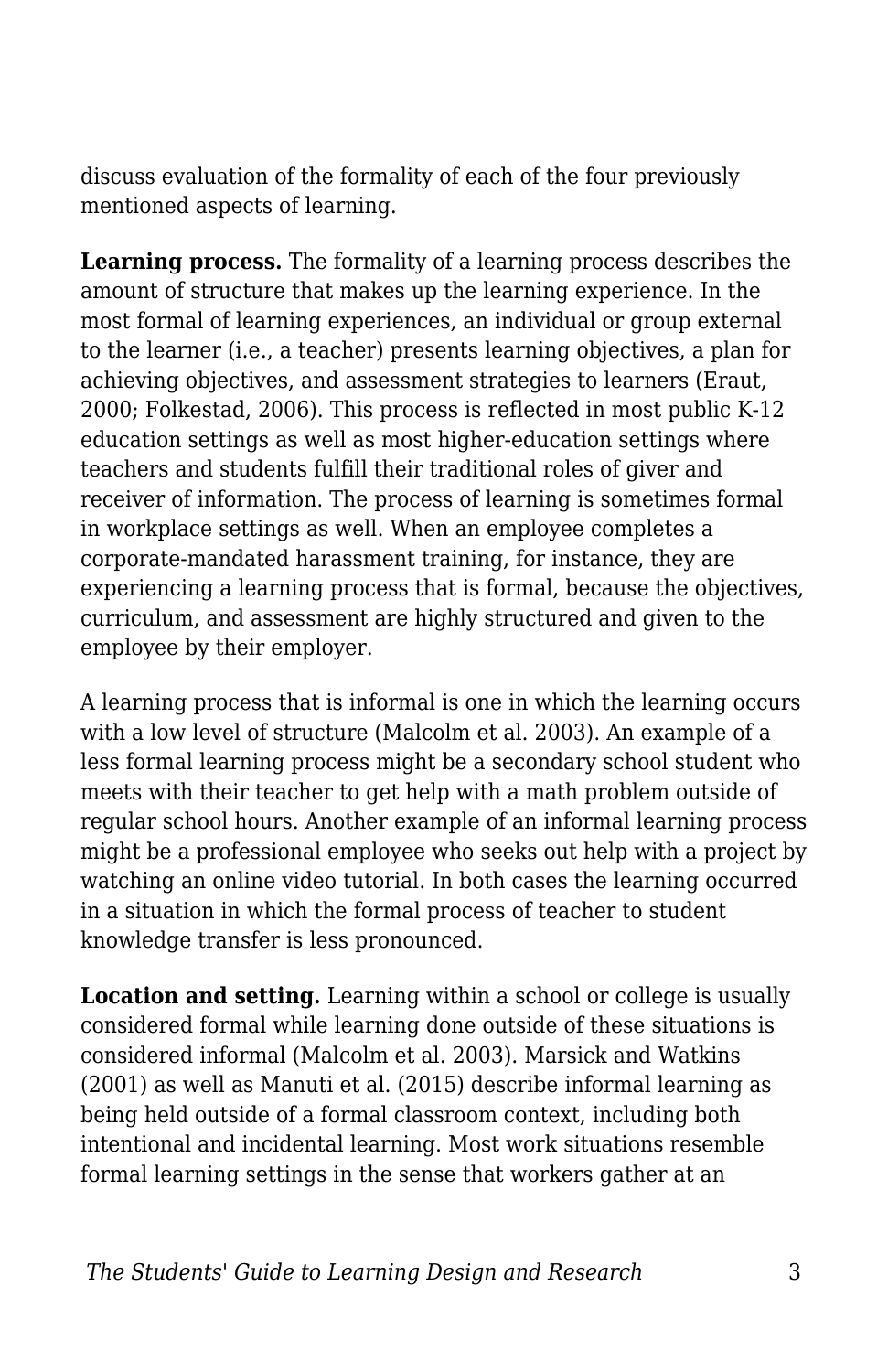established location to accomplish their work in a highly structured setting. Billett (2002) argued that work settings should be described as informal even though they maintain a high degree of structure. Manuti et al. (2015) suggest that informal learning in the workplace is integrated with daily routines, which implies that informal learning does not require a change from the location or setting of one's usual day-to-day routines.

**Purpose of learning.** Malcolm, et al. (2003) identify two categories in which the purpose of a learning experience can be evaluated.These are an evaluation of learner intent and an evaluation of politics surrounding the learning experience. Learner intent describes what the goals of learning are while politics describes the source of the learning goals.

**Learner intent.** Manuti et al. (2015) described informal learning as being influenced by chance and not highly conscious. Others suggest that intentionality and consciousness of learning may or may not be present depending on the type of informal learning that is being done (Merriam et al. 2007). For example, two forms of informal learning, self-directed learning and socialization, could be different in terms of intentionality and consciousness of learning. Self-directed learning could include conscious and intentional learning, while tacit learning or socialization might have no intentional or conscious learning. For example, someone making a goal to learn Spanish is likely intentionally and consciously choosing activities and experiences in order to improve in speaking Spanish (making flashcards, participating in conversations in Spanish, watching television in Spanish, etc.), and this resembles self-directed learning.

Tacit learning might happen when a person moves in with someone from another culture and eventually starts eating similar food as their new roommate or participating in similar activities (like watching a particular sports team) without doing so on purpose or even realizing that a change is happening. With incidental learning, another form of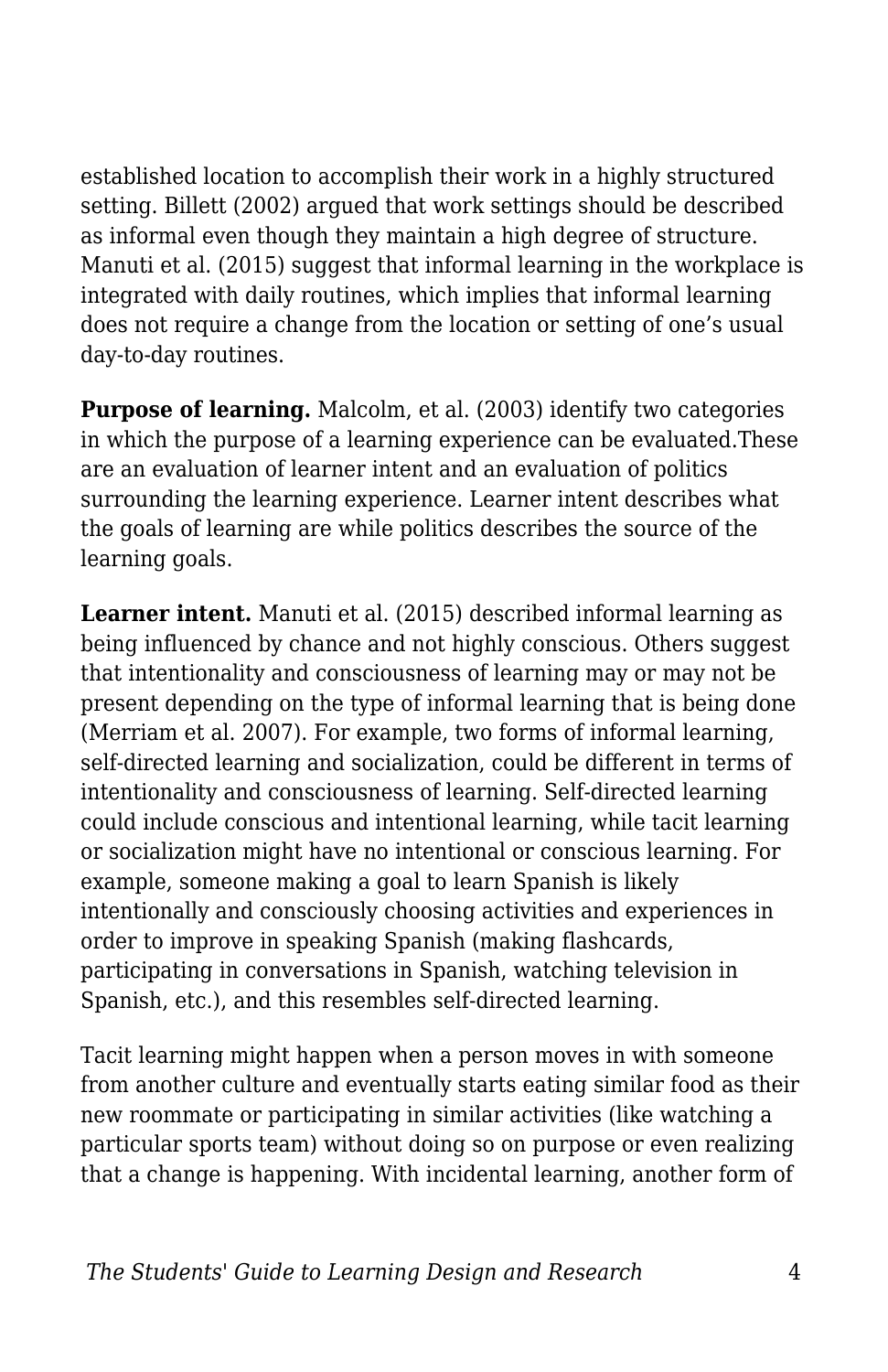informal learning, a learner might become conscious of unexpected learning that is taking place, but there was no intention of it, as the real intent was to accomplish some other goal or object. For example, the person going to a shoe store might have no intention to do anything but buy a pair of running shoes but then comes to learn that there are many different kinds of shoes that offer different amounts of traction and ankle support depending on the type of activity for which the shoe is designed. That person might also unintentionally come to learn the life story of the salesperson assisting them, which would also be considered incidental learning.

Malcolm et al. (2003) describe formality of learner intent as a situation in which the learner has a specific goal in mind while informality of learner intent includes situations in which the learning is incidental to the learning goals. For example, an individual attempting to repair a vehicle may seek a video tutorial to complete the repair. This represents formality of learner intent because the tutorial was sought out with a specific purpose. If the same individual happens to discover a trick for removing an overtightened bolt in the process, that experience is more informal, because the learning was not part of the original intended learning outcome.

**Political.** The political aspect of the purpose of learning refers to whose purposes lie behind the learning goals and curriculum (Malcolm et al., 2003). In formal learning experiences, an instructor might give direction to learn a specific piece of content. This is opposite of previously mentioned self-directed learning where the learner maintains control of learning goals and is able to initiate the learning experience (Livingstone & Ontario Institute for Studies in Education, 2001).

Others have described the political aspect of informal learning as situations that could include "implicit, unintended, opportunistic and unstructured learning and the absence of a teacher" (Eraut, 2010, p. 250). However, while a formal teacher or facilitator might be absent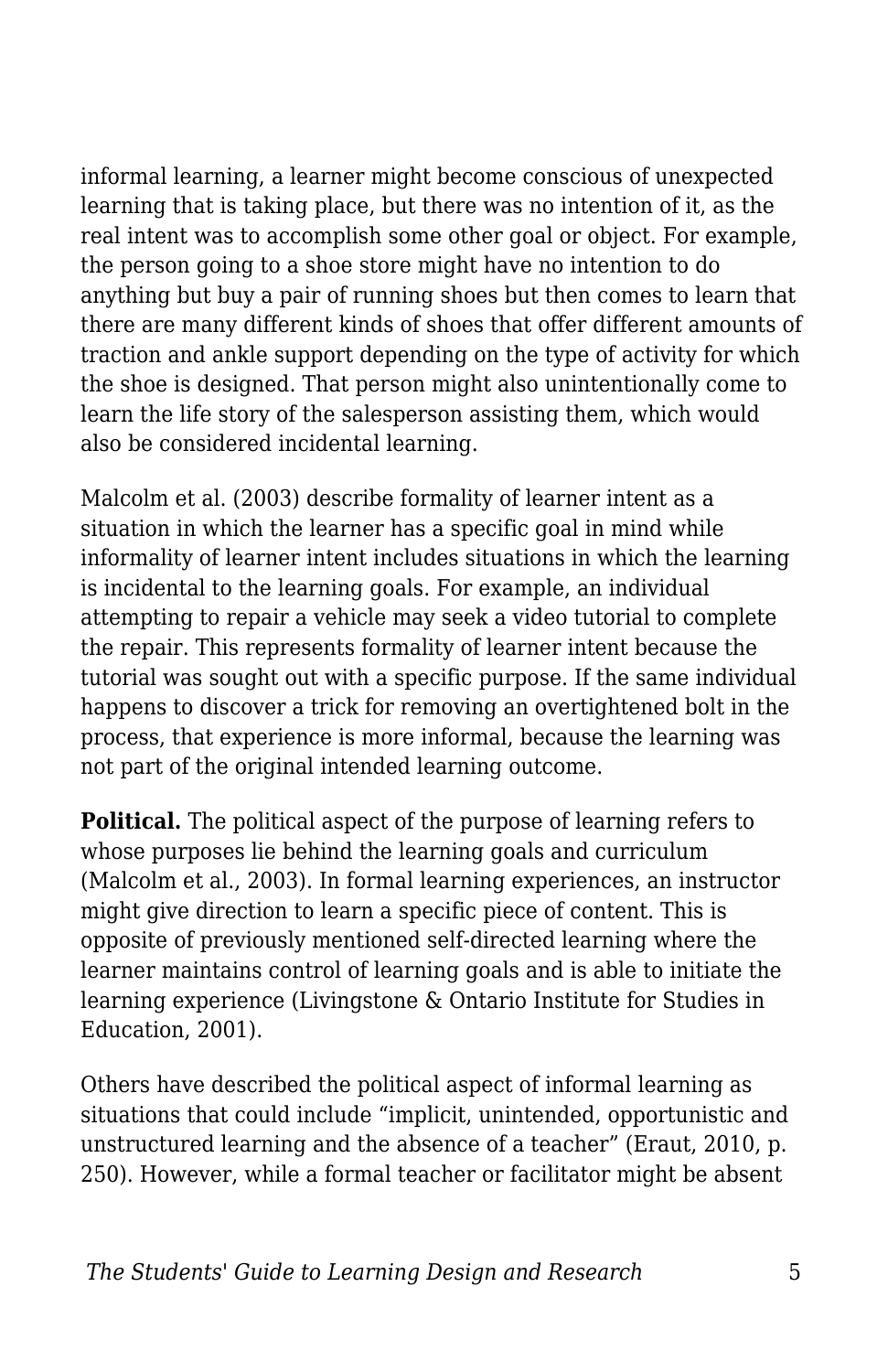in informal learning, a learner could seek out others with expertise or insight into a particular topic (Manuti et al., 2015). Entrepreneurs and small-business owners may seek to further their education and personal growth by seeking out coaches or mentoring communities which support and encourage informal learning. Business owners and managers are more likely to participate in informal learning through discussions with suppliers and customers than to participate in formal training (Halliday-Wynes & Beddie, 2009).

**Content.** Content refers to knowledge gained by the learner. Malcolm, et al. (2003) state that learning can be highly informal or highly formal depending on its intent for the learner. The acquisition of informal content generally occurs when the learning experience is exploratory in nature, allowing the learner to take an active role in the creation of knowledge. These experiences include but are not limited to exploratory field trips, workplace competence, everyday practices, developing sound arguments, kindergarten level math/science/arts, and PHD level math/science/arts.

The acquisition of formal content refers to what is learned from either expert knowledge, understanding, and practices, or propositional or vertical knowledge. Efforts from governments to standardize content learned in anthe education system is an example of an attempt to formalize learning. Propositional knowledge is often exemplified in religions that pass down strict doctrines, customs, and truths. Vertical knowledge refers to data gathered about specific industries: their operations, actors, issues, and trends. Examples of these specific industries include healthcare, education, government, insurance, and automotive (Quayle, 2012).

### **Determining Formality**

The framework above can be viewed as a tool for determining the formality of a learning experience. Each aspect of learning is evaluated separately and then considered as a whole. Consider the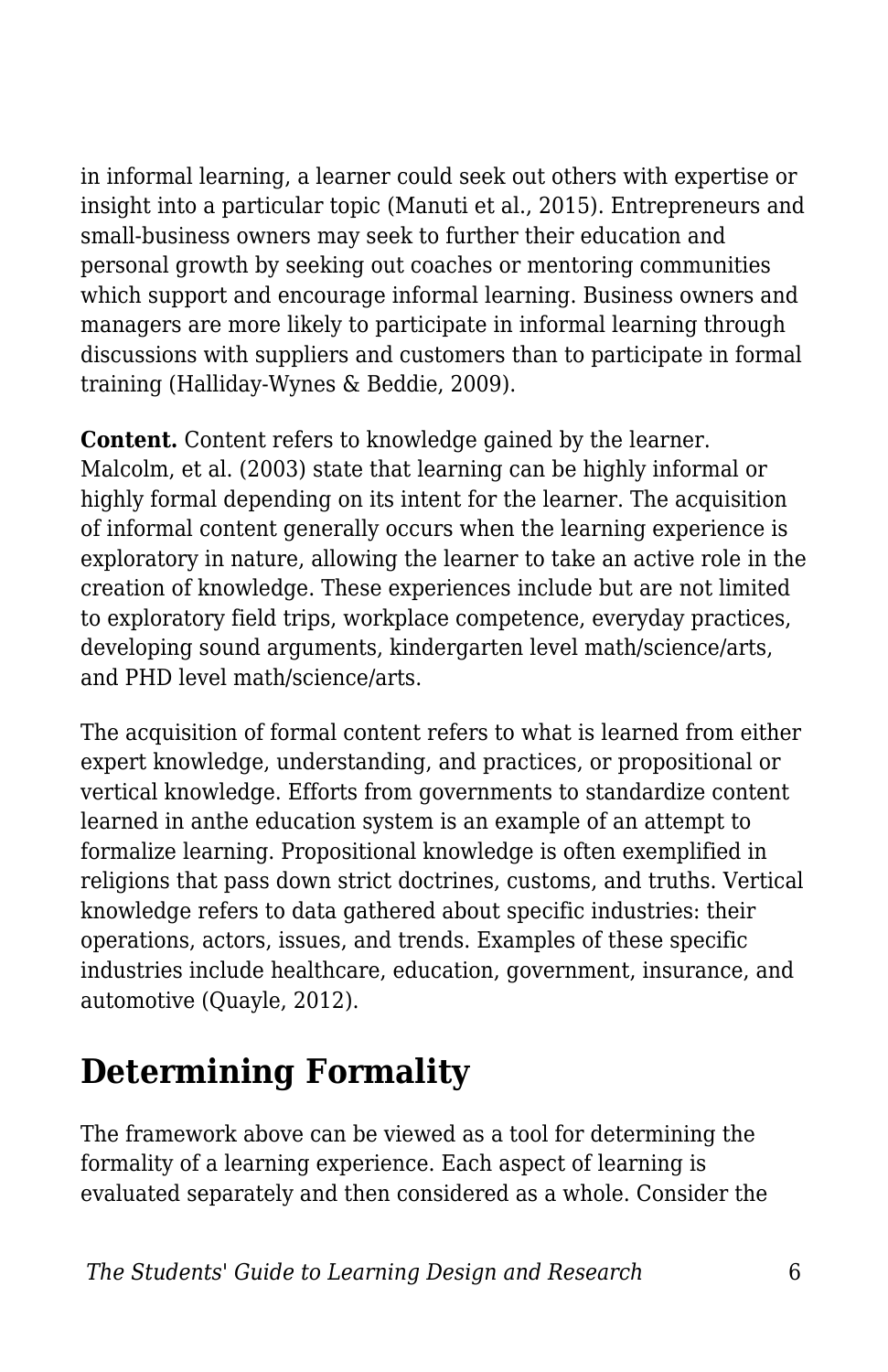learning experience of a home mechanic who is attempting to replace a part inside of a car's engine but does not know how to accomplish the task. In order to learn how, the mechanic finds a video online made by a YouTuber who specializes in auto mechanic tutorials. The home mechanic watches this video in their garage while working on the car, completes all of the steps in the tutorial, and successfully repairs the car.

We are interested in determining the formality of a learning experience like that of our home mechanic. The learning process is rather informal. The instructor (the YouTuber) is not present, and the mechanic may pause and rewind the video multiple times. The mechanic may even pause for meals or sleep depending on the complexity of the repair.

The location and setting of the home mechanic's learning experience is also rather informal. The learning takes place at home in the garage, but the formality of the experience may increase if the home mechanic were to take a part to an auto shop to receive help from a professional mechanic.

The purpose of the home mechanic's learning experience is very formal. This is the case for both learner intent and the politics of the learning experience. The intent of the home mechanic is very specific. The mechanic wants to replace the engine part so they attempt to learn how. The political component of his purpose, however, is informal. No entity instructed the mechanic to learn how to make the repair but rather the learning was initiated by mechanic of his own free will. The significance of the apparent opposition of learner intent and politics is somewhat objective. They may cancel each other out or maintain the degree of formality of one component if that component is much more significant than the other component.

The content of the home mechanic's learning experience is rather formal. The process for replacing specific engine parts is generally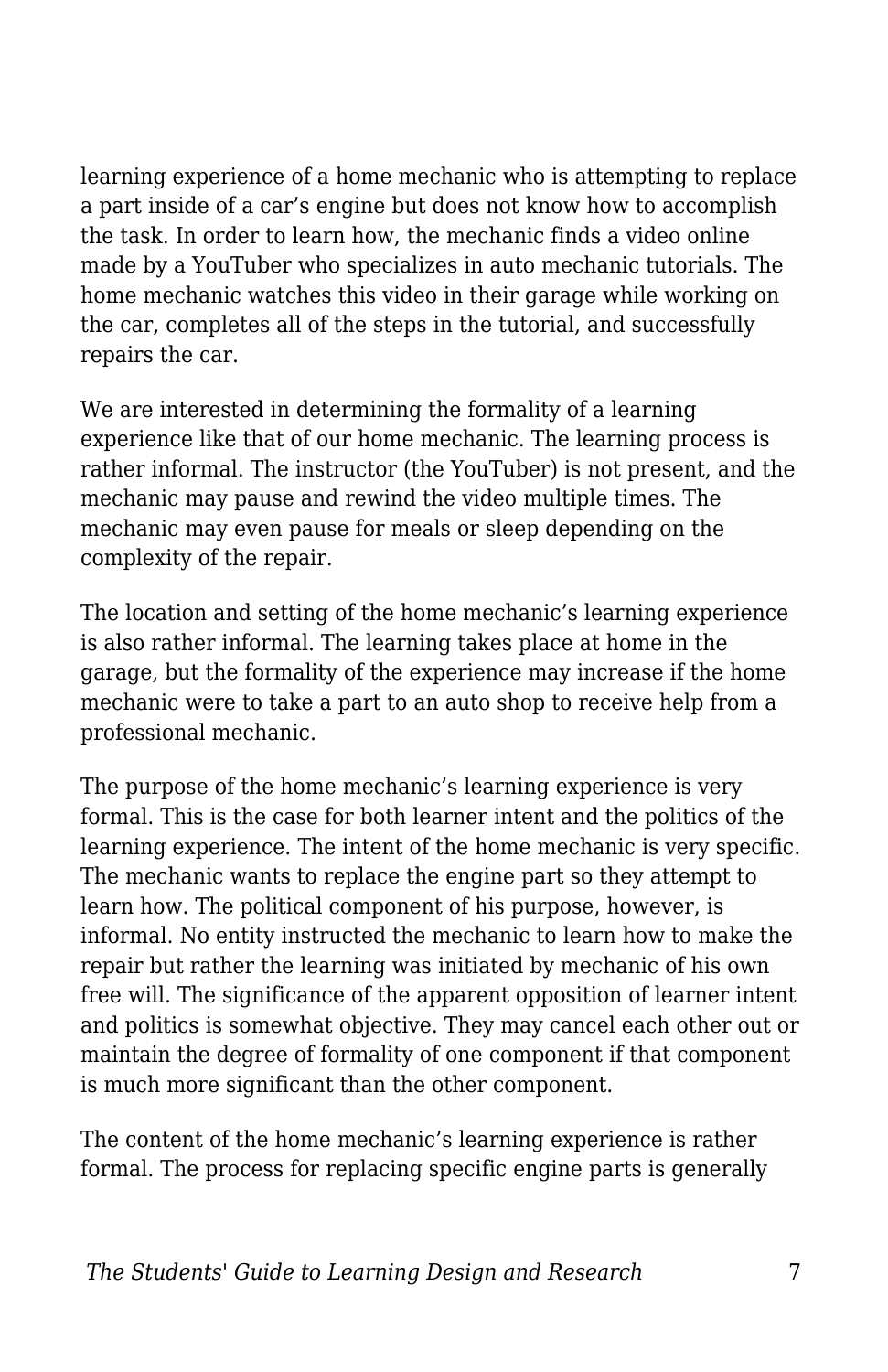established. The instructions in the YouTube video would be quite similar to those in a repair manual.

After analyzing all four aspects of learning formality for the home mechanic, we found that we easily lost track of the formality assignments we made. To resolve this difficulty, we have established a graphical representation of this framework. Each aspect of learning has a corresponding horizontal line representing a spectrum of learning from completely formal to completely informal. Each line has a corresponding marker that can be moved left and right along the spectrum.

Figure 1 contains a summary of our analysis of the home mechanic's learning experience. The placement of the markers on the spectrum is rather subjective as different evaluators would place the markers in different locations. Readers should notice that Figure 1 suggests that the overall formality of the mechanic's learning experience is neutral, neither formal nor informal. Many experiences are like this in that the formality of the experience as a whole is neither completely formal nor informal, but rather the formality of the experience falls on a spectrum of formality.

#### Figure 1

Analysis of the formality of a home mechanic's learning experience. The overall formality of the learning is somewhat neutral even though some aspects of learning are very formal or informal.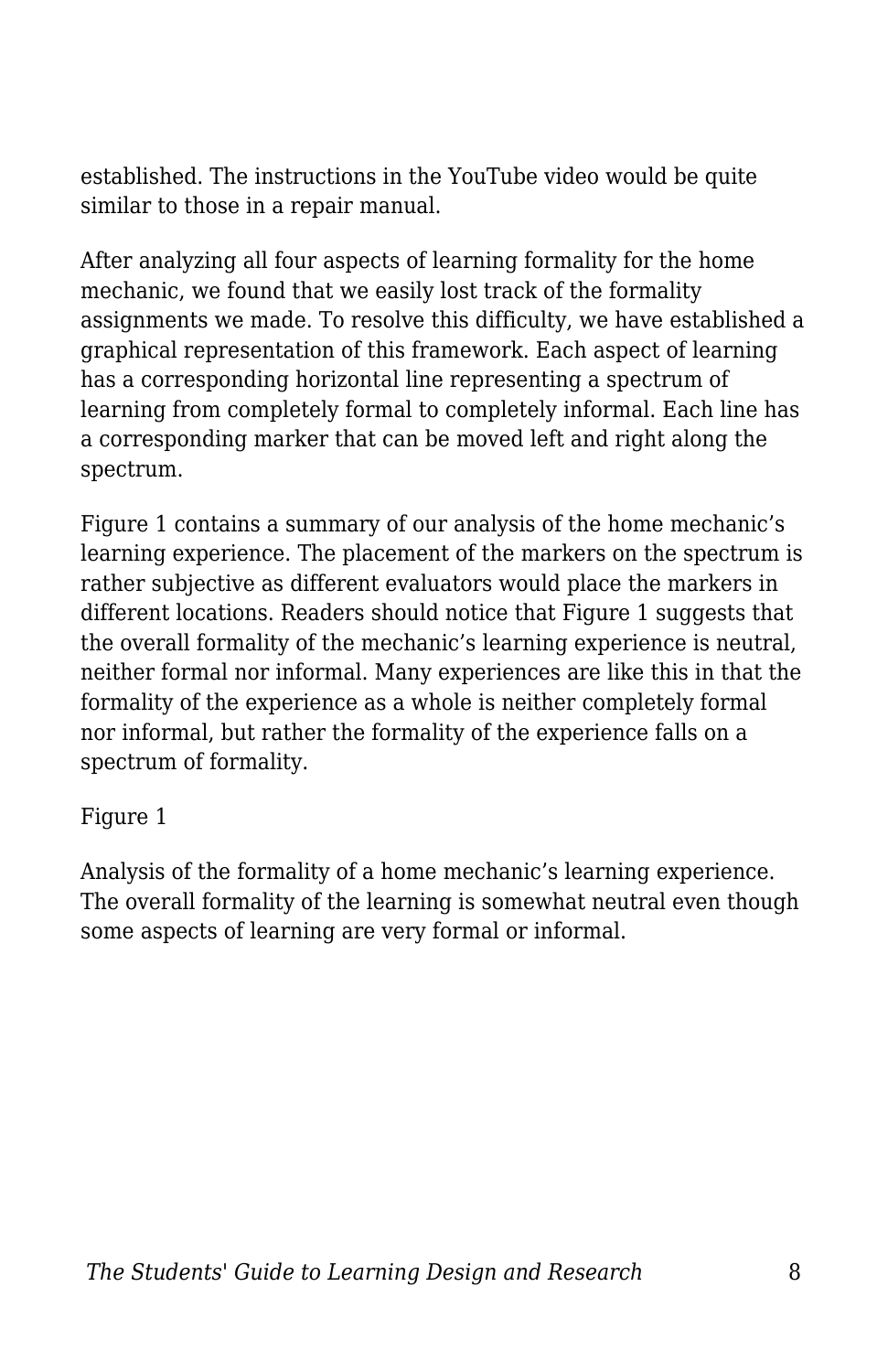

## **Evaluating and Accrediting Informal Learning**

Of the articles we read on evaluating informal learning, most pointed out that evaluating this type of learning is extremely difficult (Carliner, 2012; Cuinen, et al. 2015; Falk & Dierking, 2000). Falk and Dierking (2000) argued that the difficulty in evaluating informal learning is not due to the absence of evidence but instead that informal education institutions have asked the wrong questions. They suggest evaluating informal learning should be viewed as a method of improving the process of learning and the ability of the institution to teach. Carliner (2012) and Savernye (2013) suggest using a multiplemethod approach to evaluating informal learning that includes a combination of tests and quizzes, concept mapping, recognized acquired competencies, classroom assessment, self and peer reviews, embedded assessment, performance assessment, reflective writing and media creation, rubrics, interviews, and observations. We suggest that systems such as xAPI, commonly referred to as tin-can API, have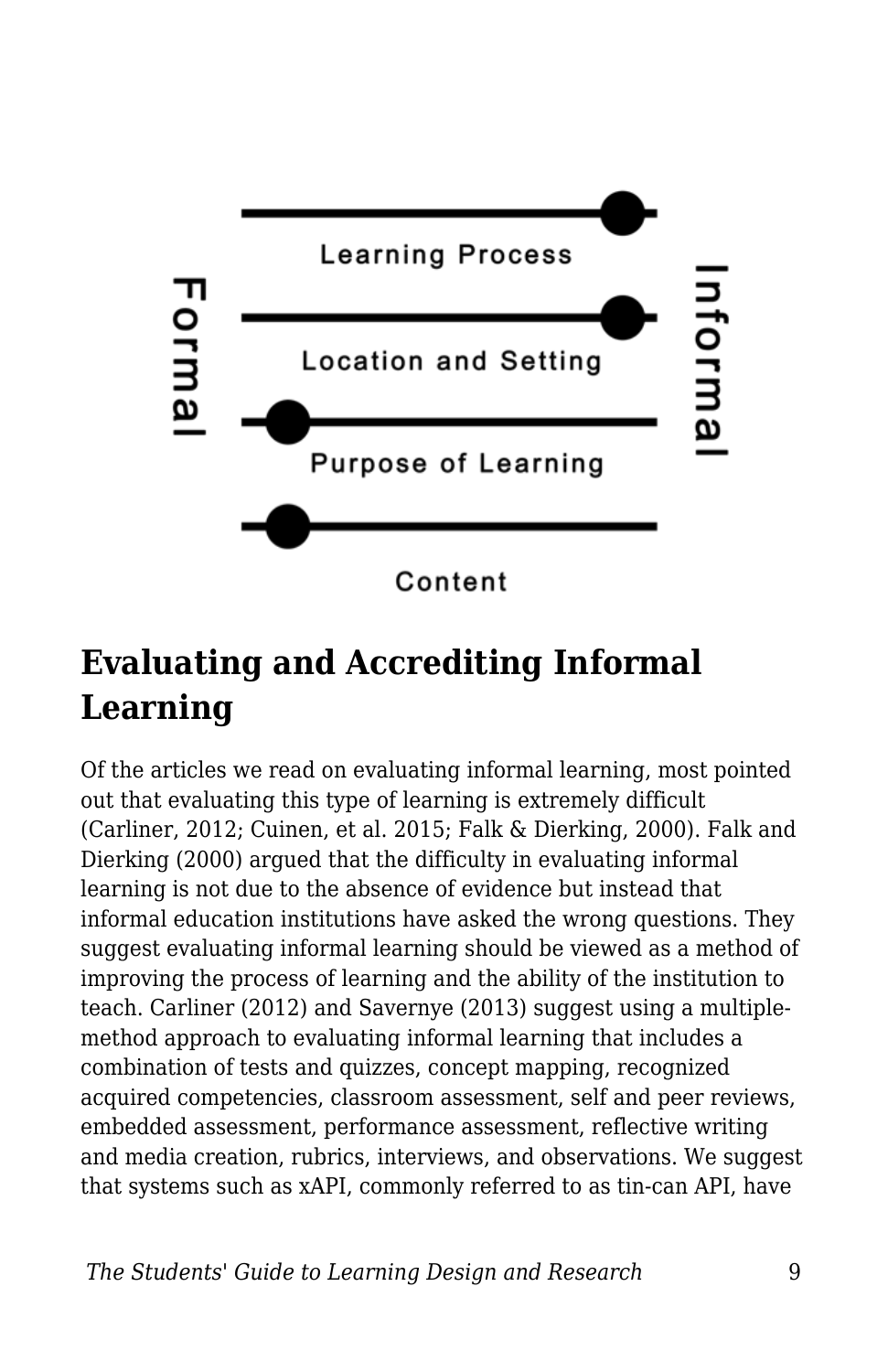great potential for collecting data from online informal learning experiences (Brandon, 2012).

We suggest a competency based approach to learning, supplemented by low-stakes assessments and self reporting, as a way to measure and account for informal learning in the workplace and at school. Companies and schools that follow a competency-based approach ask employees and students to master pre-defined competencies (skills). Though the competencies are pre-determined (formal), the learner is given freedom to master these competencies in their own way, at their own best pace, and sometimes wherever they want (informal). Learners receive acknowledgement for their work and are able to move on to more difficult competencies only when they have mastered the lower-level competencies (Cheetham, G. & Chivers, G., 2005)

# **Conclusion**

In this article, we have given a brief overview of informal learning. Informal learning was contrasted with formal learning on a number of dimensions, and examples have been given to further illustrate the differences between more formal and more informal aspects of learning experiences. We then discussed some of the aspects of evaluating informal learning, including some of the challenges that are encountered specifically when attempting to evaluate informal learning experiences.

### **References**

- Billett, S. (2002). Critiquing workplace learning discourses: Participation and continuity at work. Studies in the Education of Adults. 34(1), 56.
- Brandon, B. (2012). Making history: mLearnCon 2012 rocks attendees. Learning Solutions Magazine. Retrieved from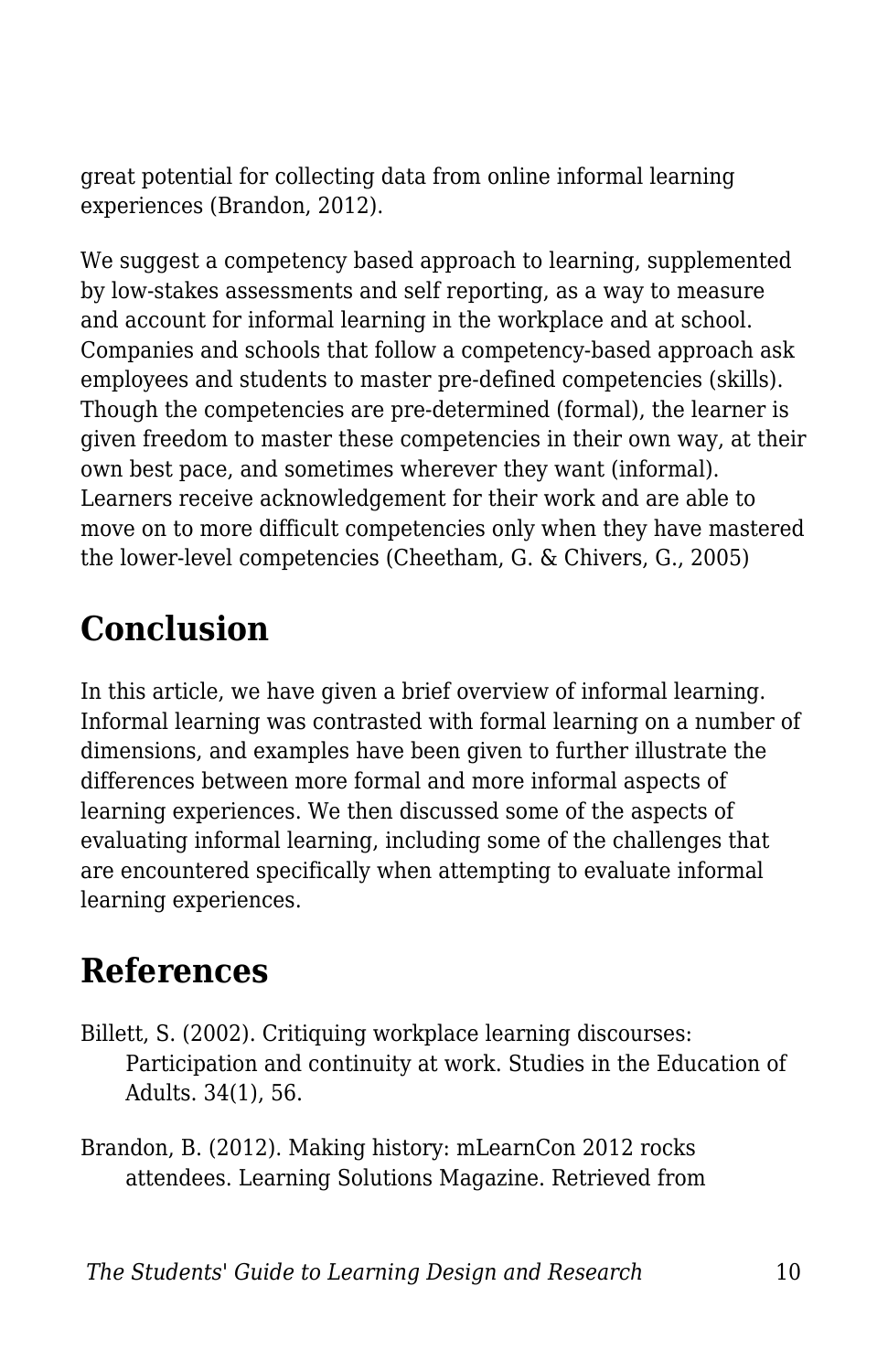https://www.learningsolutionsmag.com/articles/958/

- Carliner, S. (2012). How to evaluate informal learning. American Society for Training and Development. 173-74.
- Cheetham, G., & Chivers, G. (2005). Professions, competence, and informal learning. Cheltenham, England: Edward Elgar.
- Colley, H., Hodkinson, P., and Malcolm, J. (2002). Non-formal learning: Mapping the conceptual terrain, a consultation report. University of Leeds Lifelong Learning Institute.
- Conlon, T. (2004). A review of informal learning in literature, theory, and implications for practice in developing professional competence. Journal of European Industrial Training. 28(2-4), 283-95.
- Cuinen, S., Heymans, P.J., Meeus, N. Wouwel, J.V., Dorst, Y., ... Verwimp, S. (2012). Informal learning guide. European Association for Practitioner Research on Improving Learning. 3.
- Eraut, M. (2000). Non-formal learning and tacit knowledge in professional work. British Journal of Educational Psychology. 70, 113-136.
- Eraut, M. (2010). Informal learning in the workplace. Studies in Continuing Education, 26(2), 247–273.
- Falk, J. H., & Dierking, L. D. (2000). Learning from museums: Visitor experience and the making of meaning. Walnut Creek, CA: AltaMira.
- Folkestad, G. (2006). Formal and informal learning situations or practices vs formal and informal ways of learning. British Journal of Music Education, 23(2), 135-145.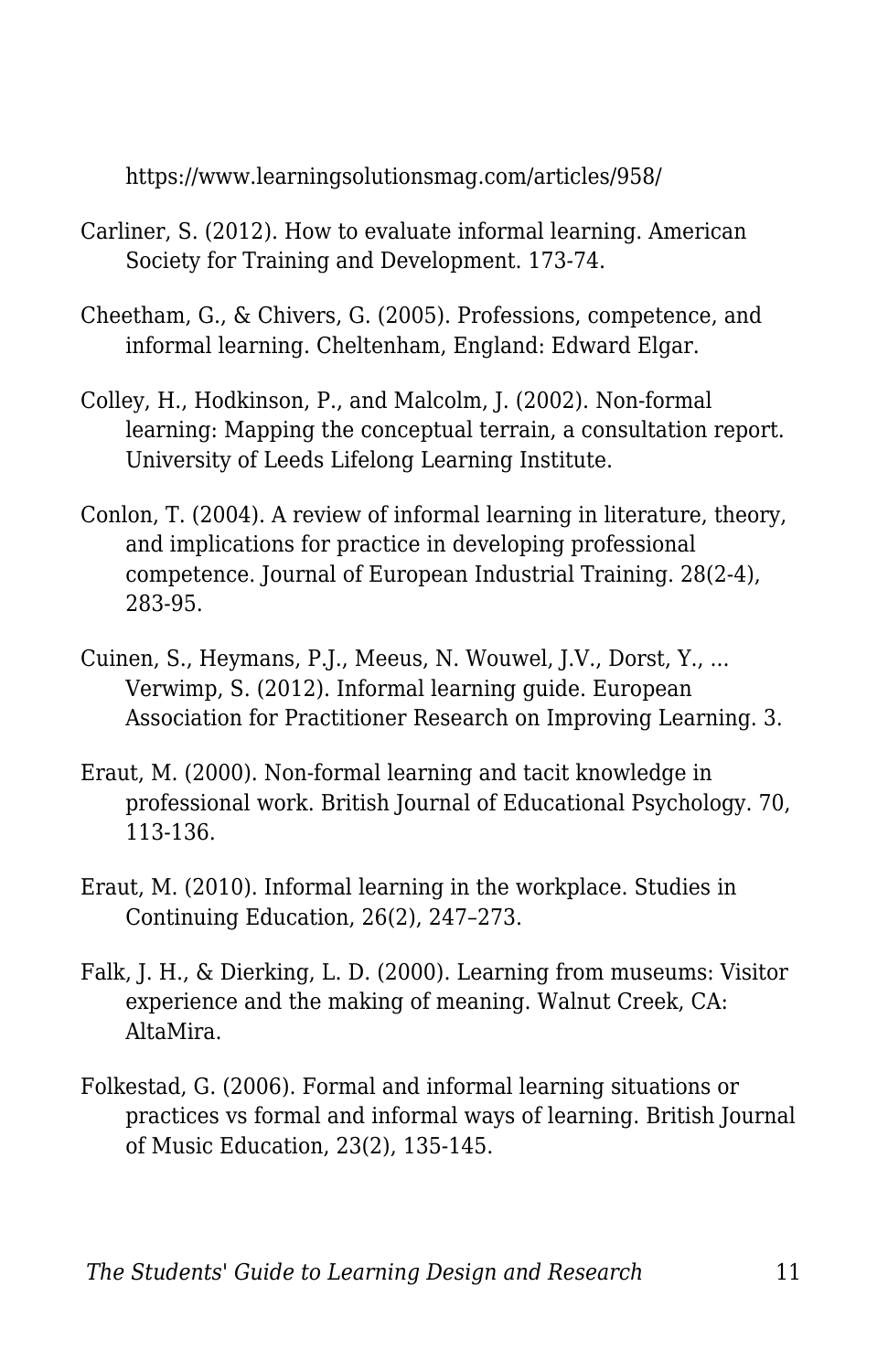- Halliday Wynes, S & Beddie, F. (2009). Informal learning: At a glance. Adelaide, Australia, National Center for Vocational Education Research.
- Livingstone, D. W. (2001). Adults' informal learning: Definitions, findings, gaps, and future research. (Working Paper #21). Retrieved from Centere for the Study of Education and Work. Retrieved from: http://eric.ed.gov/?id=ED452390
- Malcolm, J., Hodkinson, P., & Colley, H, (2003)."The interrelationships between informal and formal learning.", Journal of Workplace Learning, 15(7/8), 313-318.
- Manuti, A., Pastore, S., Scardigno, A. F., Giancaspro, M. L., & Morciano, D. (2015). Formal and informal learning in the workplace: A research review. International Journal of Training and Development, 19(1), 1–17. http://doi.org/10.1111/ijtd.12044
- Marsick, V. J., & Watkins, K. E. (2001). Informal and incidental learning. New Directions for Adult and Continuing Education, 89, 25–34. http://doi.org/10.1002/ace.5
- Merriam, S. B., Caffarella, R. S., & Baumgartner, L. M. (2007). Learning in adulthood: A comprehensive guide (3rd ed.). San Francisco: Jossey-Bass.
- Organization for Economic Co-operation and Development (n.d.). Recognition of non-formal and informal learning retrieved Dec 9, 2016, from http://www.oecd.org/edu/skills-beyond-school/ recognitionofnon-formalandinformallearning-home.htm
- Quayle, A. (2012). The importance of vertical knowledge. Understanding the customer. NTT case study. Enterprise Services. Retrieved from http://alanquayle.com/2012/06/the-importance-of-vertical-kno/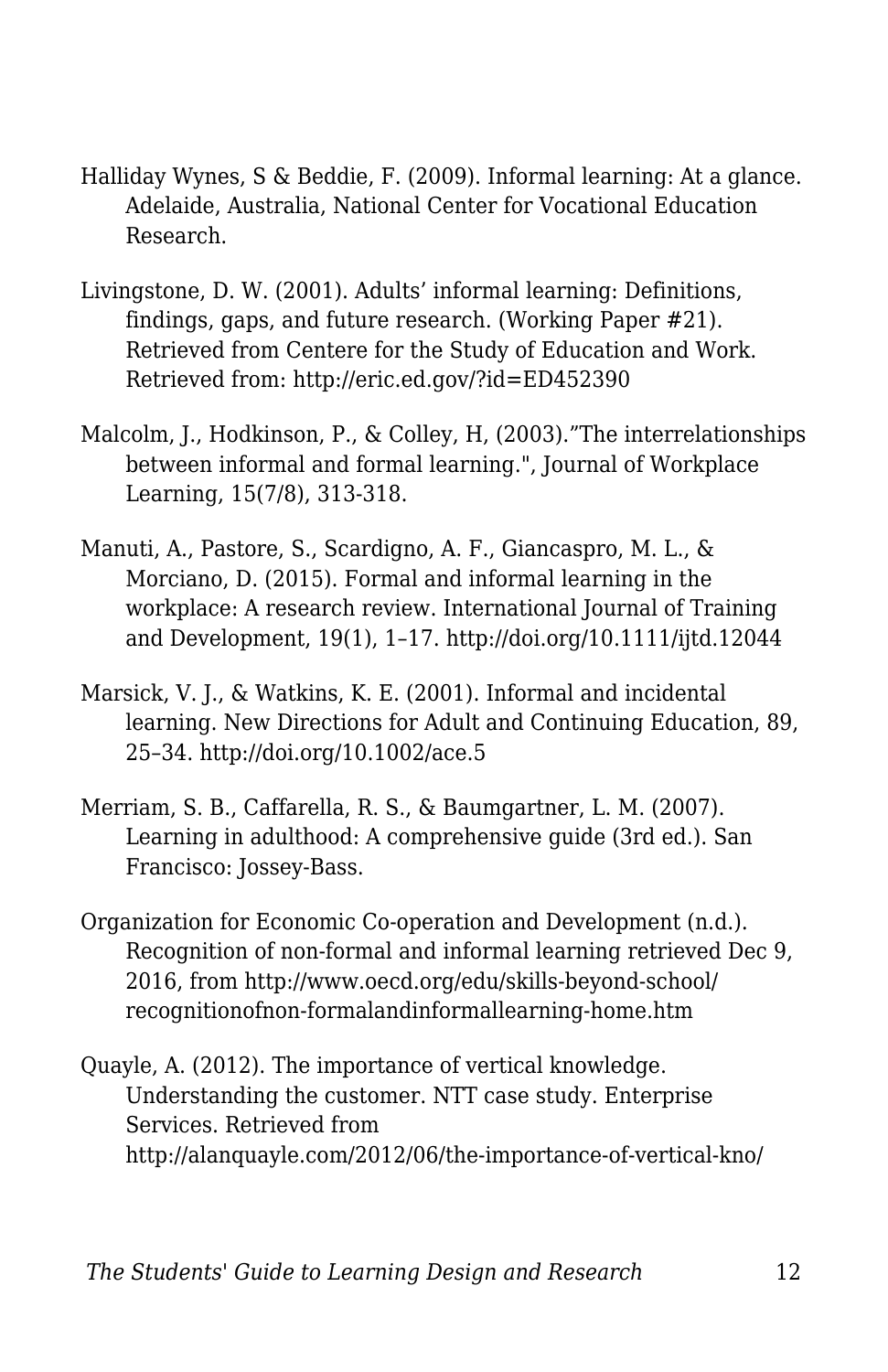- Richardson, S. (2004). Employer's contribution to training. Adelaide, Australia: National Centere for Vocational Education Research.
- Savenye, W. C. (2013) Perspectives on Assessment of Educational Technologies for Informal Learning. In J. M. Spector et al. (Eds.), Handbook of Research on Educational Communications and Technology (pp. 257-267). New York.
- Sefton-Green, J. (2004). Report 7: Literature review of informal learning with technology outside school. Bristol, UK: FutureLab.
- Straka, G. A. (2004). Informal learning: genealogy, concepts, antagonisms, and questions [Monograph]. Breman, Germany: Institute Technik und Bildung. Retrieved from http://www.fachportal-paedagogik.de/
- Watkins, K. E., Marsick, V. J., & Fernández de Álava, M. (2014). Evaluating Informal Learning in the Workplace. In T Halttenen, M. Koivsto, & S. Billett (Eds.), Promoting, Assessing, Recognizing and Certifying Lifelong Learning (pp. 59–77). London: Springer http://doi.org/10.1007/978-94-017-8694-2
- Yanchar, S. C., & Hawkley, M. (2014). "There's got to be a better way to do this": A qualitative investigation of informal learning among instructional designers. Educational Technology Research and Development, 62(3), 271–291. http://doi.org/10.1007/s11423-014-9336-7